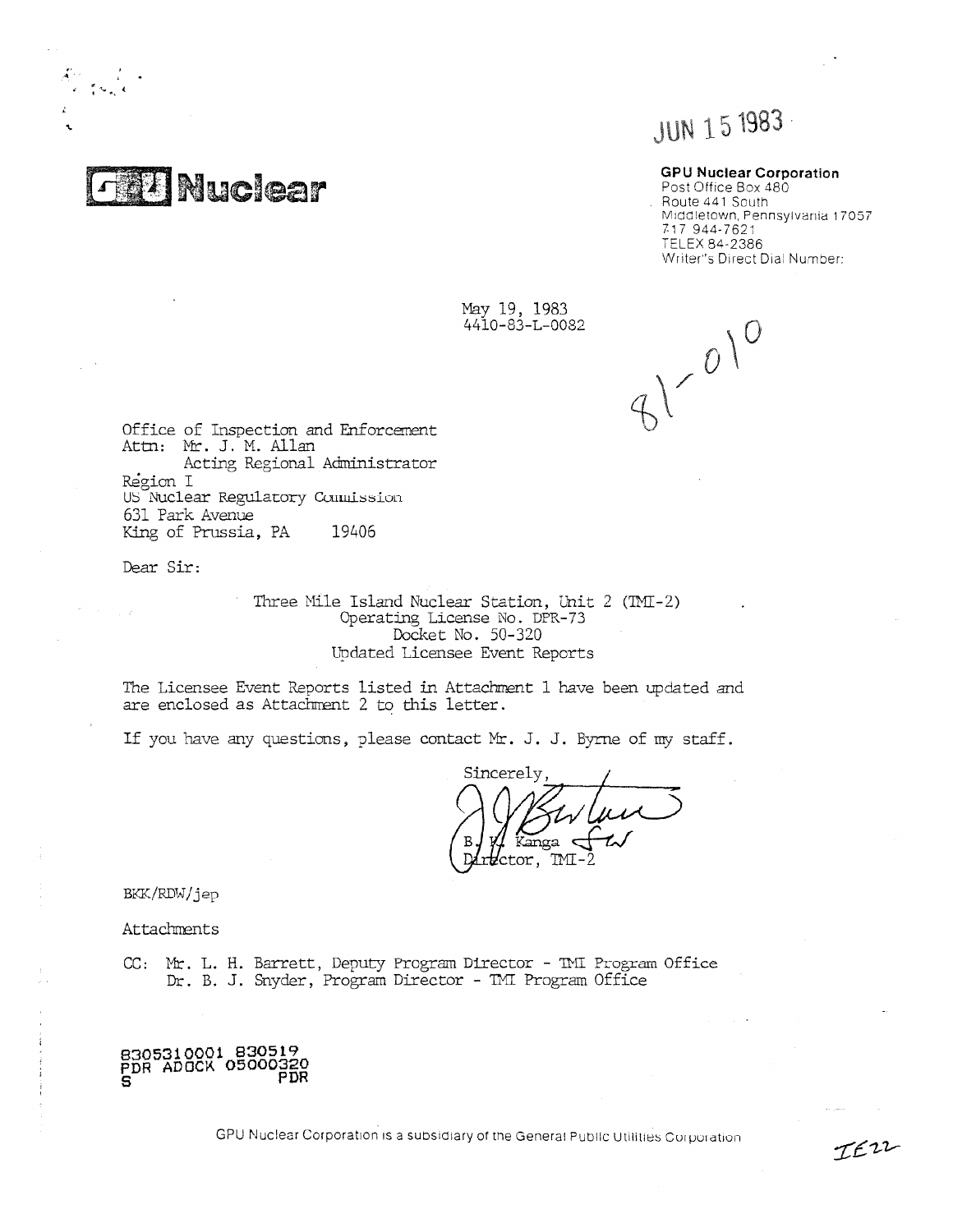$\sim$   $\sim$ 

 $\lambda$ 

\_

# LIST OF UPDATED LICENSEE EVENT REPORTS

 $\mathbb{E}_{\mathbf{q}} = \mathbb{E}_{\mathbf{q}}$ 

 $\frac{1}{2}$  ,  $\frac{1}{2}$ 

 $\gamma_{\rm{in}}$ 

 $\widetilde{\mathbb{C}}$ 

 $\bar{1}$ 

 $\mathcal{L}^{\text{max}}$ 

 $\mathcal{A}^{\mathcal{A}}$ 

 $\bar{z}$ 

 $\frac{1}{\pi}$ 

 $\mathcal{C}^{\pm}$ 

| LER NO.                                                       | LER NO.                |
|---------------------------------------------------------------|------------------------|
| $80 - 01$                                                     | $81 - 12$              |
| $80 - 05$                                                     | $81 - 20$              |
| $80 - 07$                                                     | $81 - 22$              |
| $80 - 12$                                                     | $81 - 23$              |
| $80 - 49$                                                     | $81 - 32$<br>N         |
| $80 - 54$                                                     | $81 - 34$              |
| $80 - 55$                                                     | $81 - 35$              |
| $80 - 56$                                                     | $81 - 36$              |
| $80 - 57$                                                     | $81 - 38$<br>$\bullet$ |
| $81 - 04*$                                                    | $82 - 34$              |
| $81 - 08$<br><b><i>COMPANY OF CONTRACTORY AND INCOME.</i></b> |                        |

\* Event date on original Licensee Event Report was incorrect. Thisrevision corrects the event date.

 $\sim$ 

81-10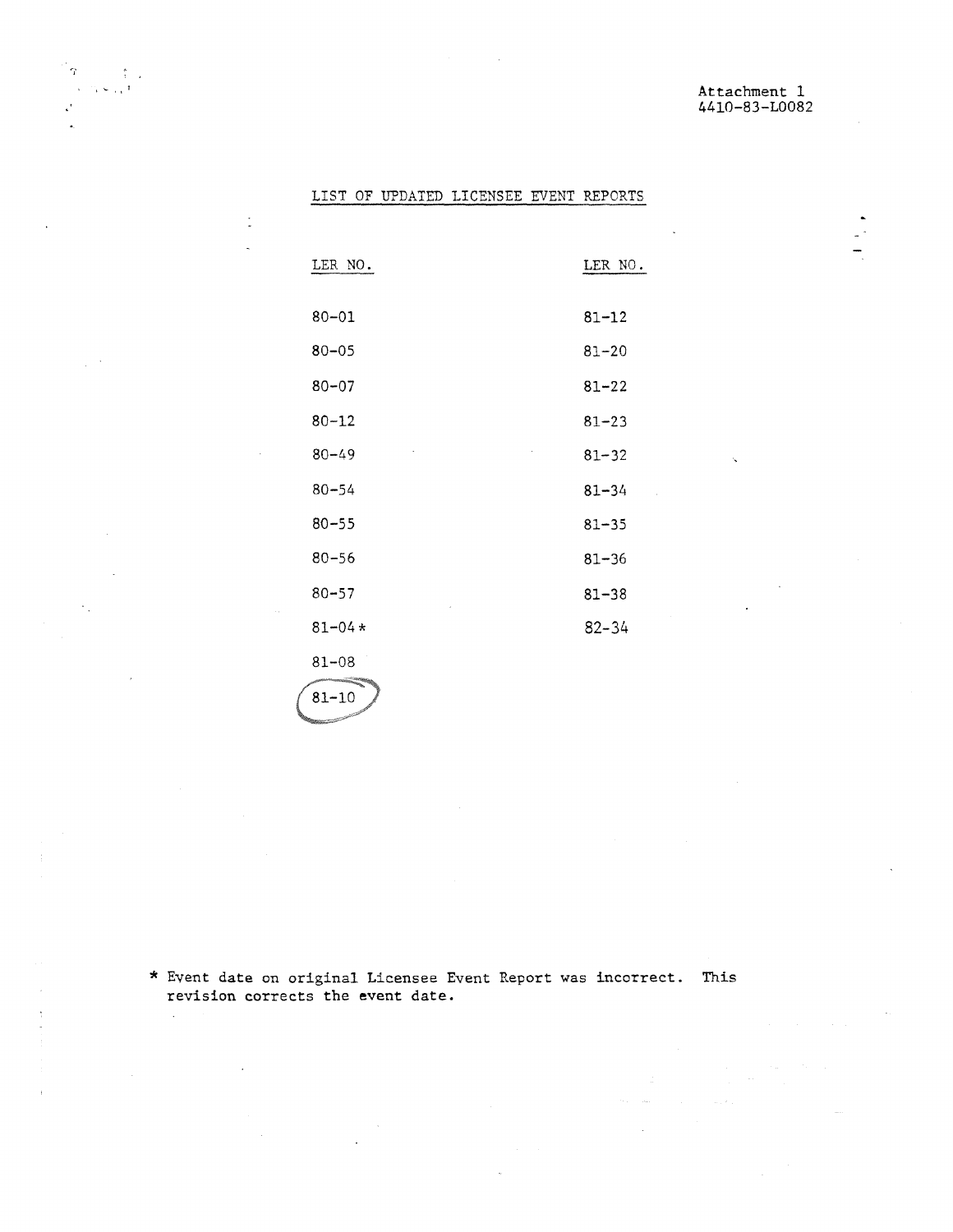#### Attachment 2

-

#### LICENSEE EVENT REPORT NARRATIVE REPORT

 $mI-2$ LER 81-010/01X-1 EVENT DATE - April 20, 1981

#### I. EXPLANATION OF OCCURRENCE

, -

Technical Specification 3.3.3.6 requires channel checks of certain Post Accident Monitoring Instrumentation on a once per shift basis. The Shift and Daily Checks surveillance procedure, 4301-S1 has a table set up as Enclosure 5 to perform these checks. During an informal review of 4301-S1, a control room operator discovered that anclosure 5 Was in error as it only requires these checks on a daily basis. A check of the procedure history file indicates the error was made in the original draft of the procedure. The original procedure was reviewed and approved pursuant to Technical Specification Section 6.8.1 without the error being identified. Enclosure 5 has been previously revised once but the error was not identified.

Of the seven post accident instruments requiring a channel check every shift, only three instruments were not checked at the required frequency; these were the Core Flood Tanks Level, Steam Generator Pressure, and BVST Level. Three other instruments were checked on a per shift basis as required, but the checks were accomplished on other enclosures in 4301-S1. The seventh instrument, Incore Thermocouples, were checked hourly but only recorded on this enclosure to the procedure once per day.

During the investigation of this occurrence it was also found that the Radiation Monitoring Instrumentation required by Technical Specification 3.3.3.1 was being channel checked daily by surveillance 4301-S1 vice the required once per shift check. This error did not exist prior to Revision 7 being issued. For revision 7 of 4301-31, Enclosure 4, which checks radiation instruments, was redrawn and HP-R-221B was inadvertently changed to a daily channel check. The Radiation Instrumentation therefore, was checked on a less frequent basis than required.

This event is reportable per 6.9.1.8(b) as a violation of Technical Specifications 3.3.3.1 and 3.3.3.6.

#### II. CAUSE OF THE OCCURRENCE

During the preparation of the affected logsheet contained in the Shift and Daily Checks procedure, an error in the data column format was made. This error consisted of showing one daily check column instead of the necessary three shift columns, hence the readings were taken and recorded by the operations on a daily vs per shift basis.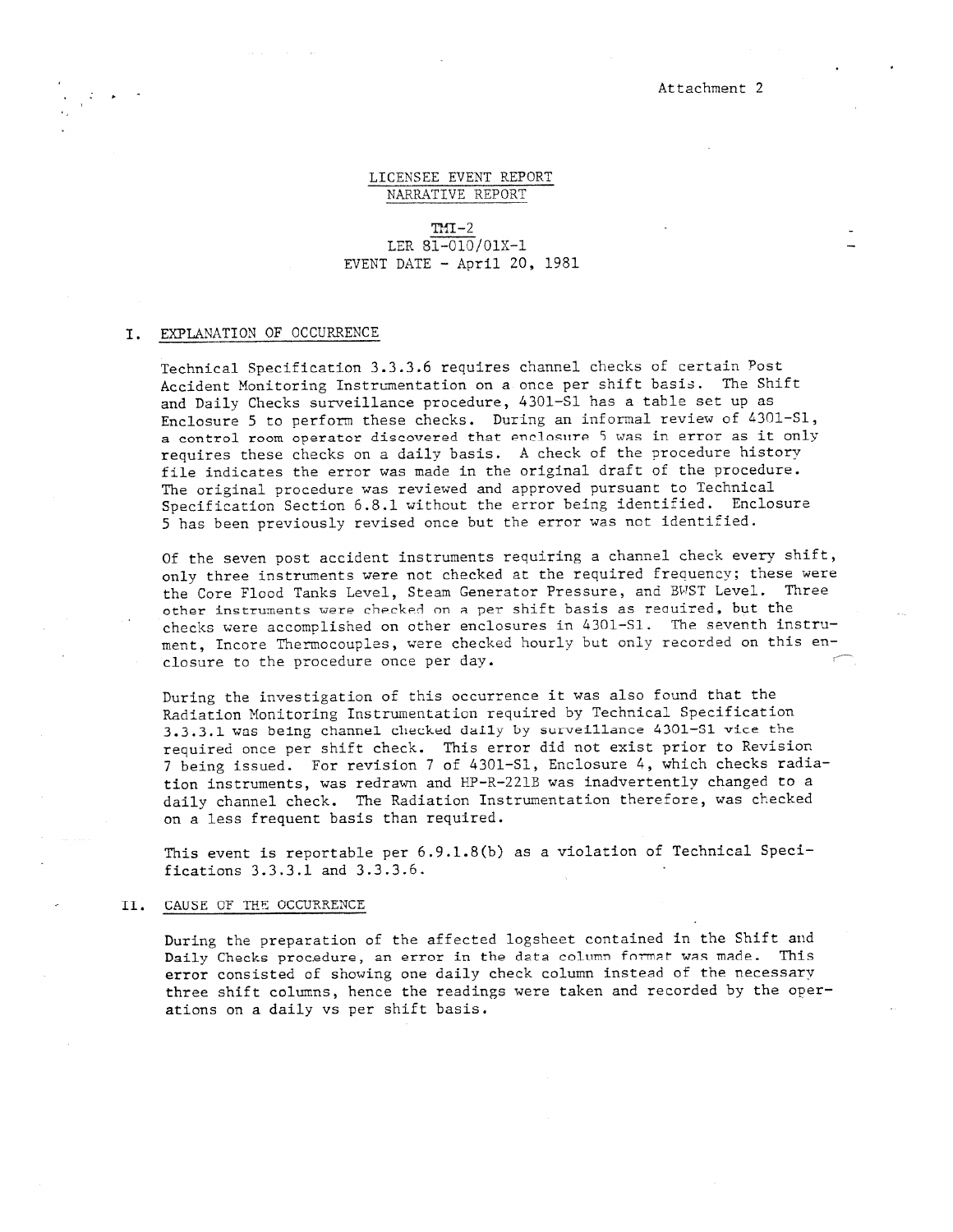#### III. CIRCUMSTANCES SURROUNDING THE OCCURRENCE

At the time of the occurrence, the Unit 2 facility was-in a long-term cold shutdown state. The reactor decay heat was being removed via loss to ambient. Through the event there was no effect on the Reactor Coolant System or the core. -

## IV. CORRECTIVE ACTION

IMMEDIATE

. , .

Procedure 4301-S1, Shift and Daily Checks, was checked item by item to ensure the Tech. Spec. requirements are met.

The procedure was revised to reflect the requirements of Technical Specifications.

LONG TERM

A detailed review of the Technical Specifications and all surveillance procedures has been performed to ensure all Tech. Spec. surveillances are implemented at the required frequency. This review was completed on June 10, 1981.

 $\sim$   $\sim$ 

 $\mathcal{L} = 1.18$ 

 $\sim 10^{-1}$  km

V. COMPONENT FAILURE DATA

N/A